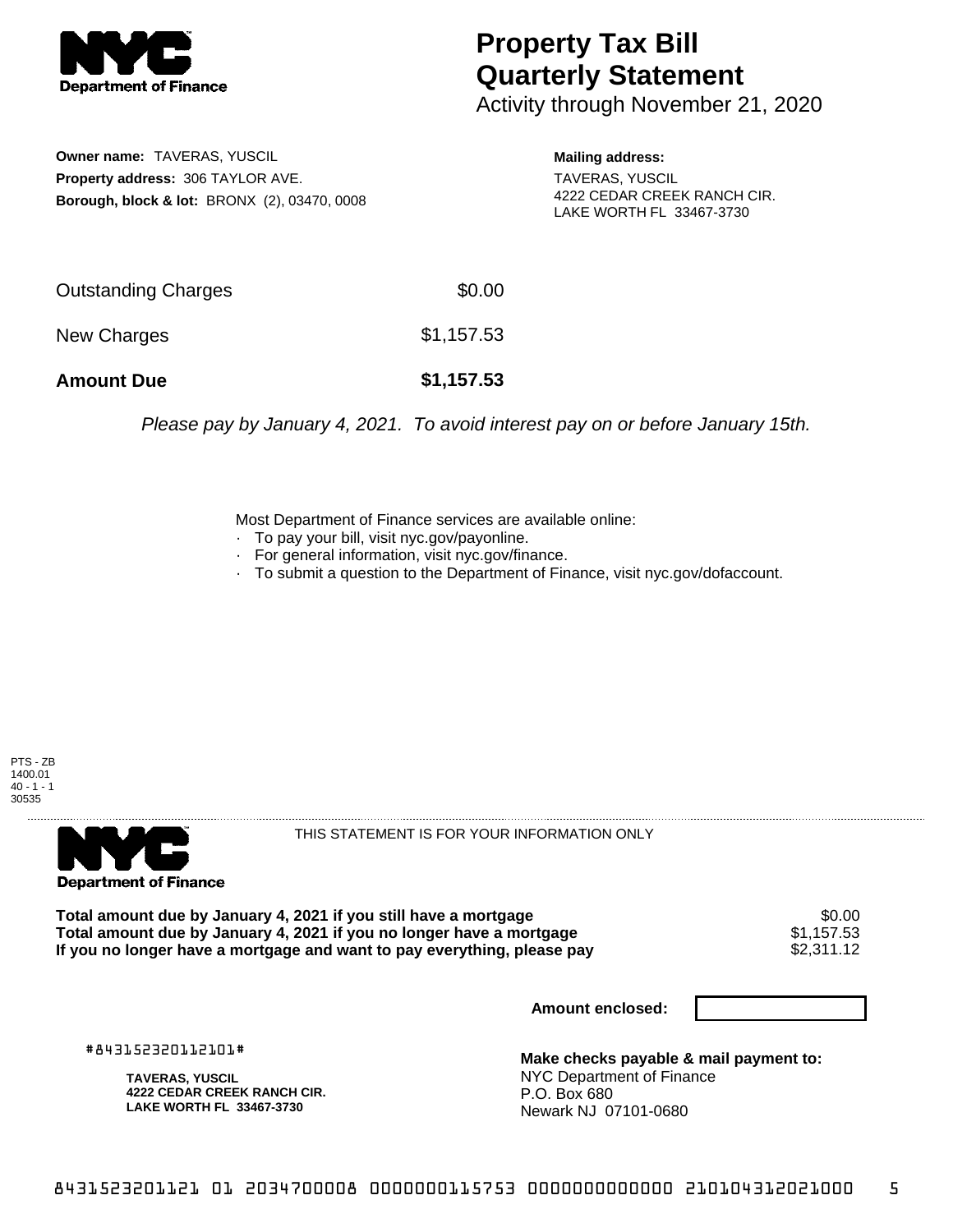

| <b>Billing Summary</b>                                                                                         | <b>Activity Date Due Date</b> | Amount       |
|----------------------------------------------------------------------------------------------------------------|-------------------------------|--------------|
| Outstanding charges including interest and payments                                                            |                               | \$0.00       |
| Finance-Property Tax                                                                                           | 01/01/2021                    | \$1,176.03   |
| <b>Adopted Tax Rate</b>                                                                                        |                               | $$-18.50$    |
| <b>Total amount due</b>                                                                                        |                               | \$1,157.53   |
| <b>Tax Year Charges Remaining</b>                                                                              | <b>Activity Date Due Date</b> | Amount       |
| Finance-Property Tax                                                                                           | 04/01/2021                    | \$1,176.03   |
| <b>Adopted Tax Rate</b>                                                                                        |                               | $$-18.50$    |
| Total tax year charges remaining                                                                               |                               | \$1,157.53   |
| If you pay everything you owe by January 4, 2021, you would save:                                              |                               | \$3.94       |
| How We Calculated Your Property Tax For July 1, 2020 Through June 30, 2021                                     |                               |              |
|                                                                                                                | Overall                       |              |
| Tax class 1 - Small Home, Less Than 4 Families                                                                 | <b>Tax Rate</b>               |              |
| Original tax rate billed                                                                                       | 21.1670%                      |              |
| New Tax rate                                                                                                   | 21.0450%                      |              |
| <b>Estimated Market Value \$626,000</b>                                                                        |                               |              |
|                                                                                                                |                               | <b>Taxes</b> |
| <b>Billable Assessed Value</b>                                                                                 | \$30,326                      |              |
| <b>Taxable Value</b>                                                                                           | \$30,326 x 21.0450%           |              |
| <b>Tax Before Abatements and STAR</b>                                                                          | \$6,382.12                    | \$6,382.12   |
| Basic Star - School Tax Relief                                                                                 | $$-1,410.00$                  | $$-296.00**$ |
| Solar                                                                                                          |                               | $$-1,419.00$ |
| Annual property tax                                                                                            |                               | \$4,667.12   |
| Original property tax billed in June 2020                                                                      |                               | \$4,704.12   |
| <b>Change In Property Tax Bill Based On New Tax Rate</b>                                                       |                               | $$-37.00$    |
| ** This is your NYS STAR tax savings. For more information, please visit us at nyc.gov/finance or contact 311. |                               |              |

Please call 311 to speak to a representative to make a property tax payment by telephone.

## **Home banking payment instructions:**

- 1. **Log** into your bank or online bill pay website.
- 2. **Add** the new payee: NYC DOF Property Tax. Enter your account number, which is your boro, block and lot, as it appears here: 2-03470-0008 . You may also need to enter the address for the Department of Finance. The address is P.O. Box 680, Newark NJ 07101-0680.
- 3. **Schedule** your online payment using your checking or savings account.

## **Did Your Mailing Address Change?**

If so, please visit us at **nyc.gov/changemailingaddress** or call **311.**

When you provide a check as payment, you authorize us either to use information from your check to make a one-time electronic fund transfer from your account or to process the payment as a check transaction.